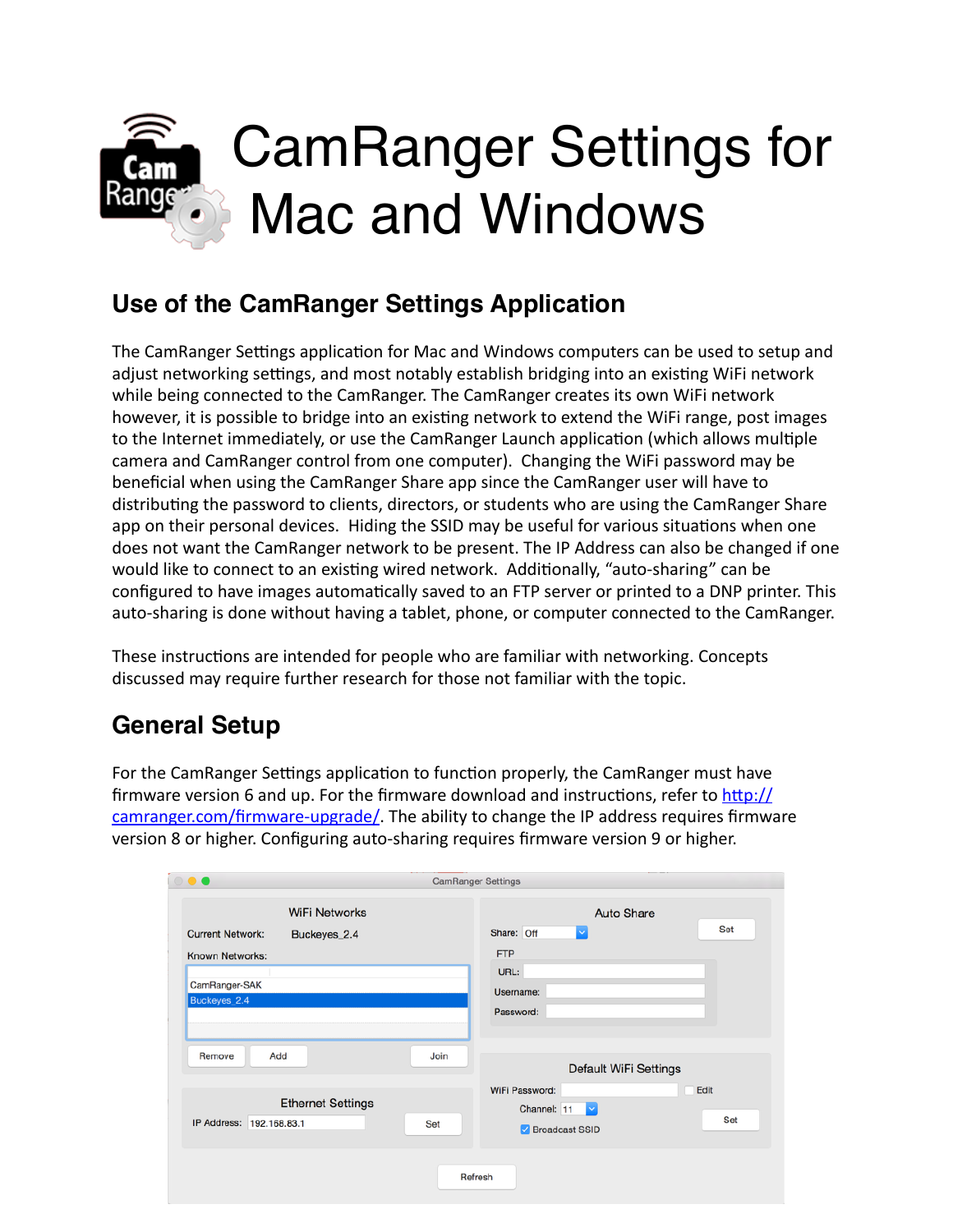The user can download and install the CamRanger Settings application on the Mac or Windows computer from [CamRanger.com/downloads](http://camranger.com/downloads). Power on the CamRanger and connect the CamRanger to the computer via an Ethernet cable. Once connected, start the application. The *Current Network* and *Known Networks* listed on the top of the application screen will display the CamRanger network. If the CamRanger fails to connect, close the application and reconnect the CamRanger before starting the application again.

### **Setup for Windows**

When using a CamRanger application on a Windows computer by default the Windows Firewall can prevent connection when on a bridged network. There are two possible options. The Windows Firewall can be temporarily disabled. Or the firewall can be modified to allow multicast pings. This is a somewhat advanced configuration and can be done by creating a new firewall rule to allow all ICMPv4 communication for any CamRanger applications. Please email support@CamRanger.com if exact instructions are desired.

# **Adding a Network**

To add a network to the *Known Network* list, select the "Add" button. Enter the SSID and password and select the proper encryption. Select the "Join" button to connect to the network or the "Add" button to add it to the *Known Networks* list. Note that all networks have to be entered manually.

| Ω                           | <b>CamRanger Settings</b>                                                      |
|-----------------------------|--------------------------------------------------------------------------------|
| Current N<br><b>Known N</b> | SSID: HomeNetwork<br>Encryption: WPA2<br>$\overline{\phantom{a}}$<br>Password: |
| CamRange                    | Add<br>Cancel<br>Join                                                          |
| Join                        | Add<br>Remove                                                                  |

Once the network is added to the Known Networks list, it will be saved and can be selected to join whenever in range or can be deleted.

Each time the CamRanger is turned on, it will search for available WiFi networks and try to match any to any known networks. For example, a "home" and "office" network could be added to the known network list. Then if the CamRanger is turned on at home, it will bridge with the home network, and if the CamRanger is turned at the office, it will bridge with the office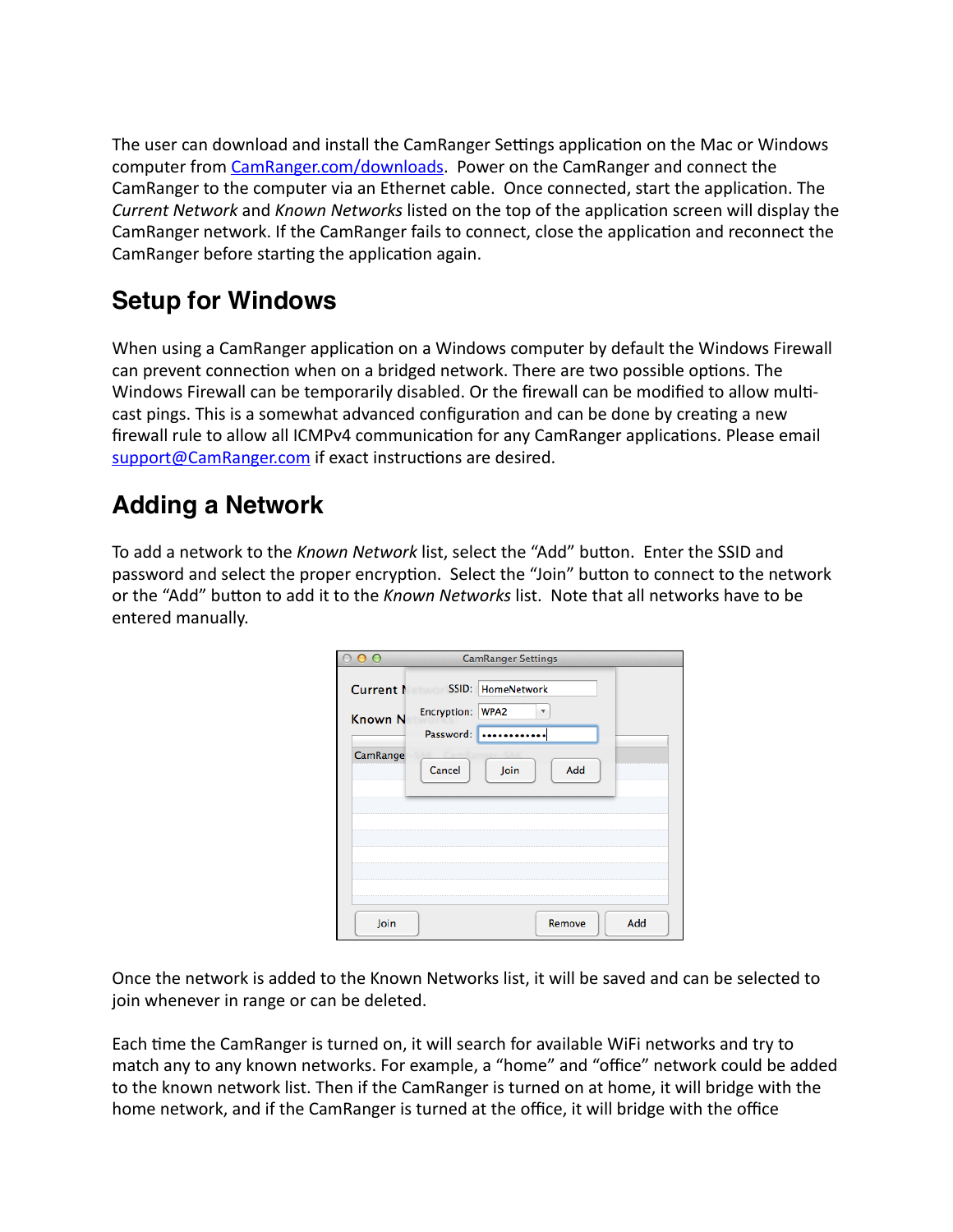network. If the CamRanger disconnects from the bridged network, such as going out of range, then it may be necessary to turn the CamRanger off and back on to reestablish connection to the bridge network.

Note that the SSID of the existing network must be less than 32 characters and cannot contain an apostrophe or quotation mark.

| $\overline{O}$                 | <b>CamRanger Settings</b> |  |  |  |  |
|--------------------------------|---------------------------|--|--|--|--|
| Current Network: CamRanger-SAK |                           |  |  |  |  |
| Known Networks:                |                           |  |  |  |  |
| CamRanger-SAK                  |                           |  |  |  |  |
| <b>HomeNetwork</b>             |                           |  |  |  |  |
|                                |                           |  |  |  |  |
|                                |                           |  |  |  |  |
|                                |                           |  |  |  |  |
|                                |                           |  |  |  |  |
|                                |                           |  |  |  |  |

#### **Joining/Bridging into a Network**

To join a network from the *Known Network* list, select the network and press the "Join" button. By joining a known network on the list, the CamRanger network will bridge with this network, assuming that it is within range and has been configured correctly. Once bridged into the existing network, the *Current Network* listed on the top of the screen will indicate this existing network. In the above image, if one selects to joining the "HomeNetwork," the *Current Network* would display "HomeNetwork" and the user would be connected to the CamRanger network and HomeNetwork. 

#### **Removing a Network**

To remote a network from the Known Network list, select the network and press the "Remove" button.

# **Changing the Default WiFi Settings**

All changes made within the Default Settings will be programed to the CamRanger unit. Therefore, if one changes the password on the Mac and then connects with an iPhone the password will be the new password.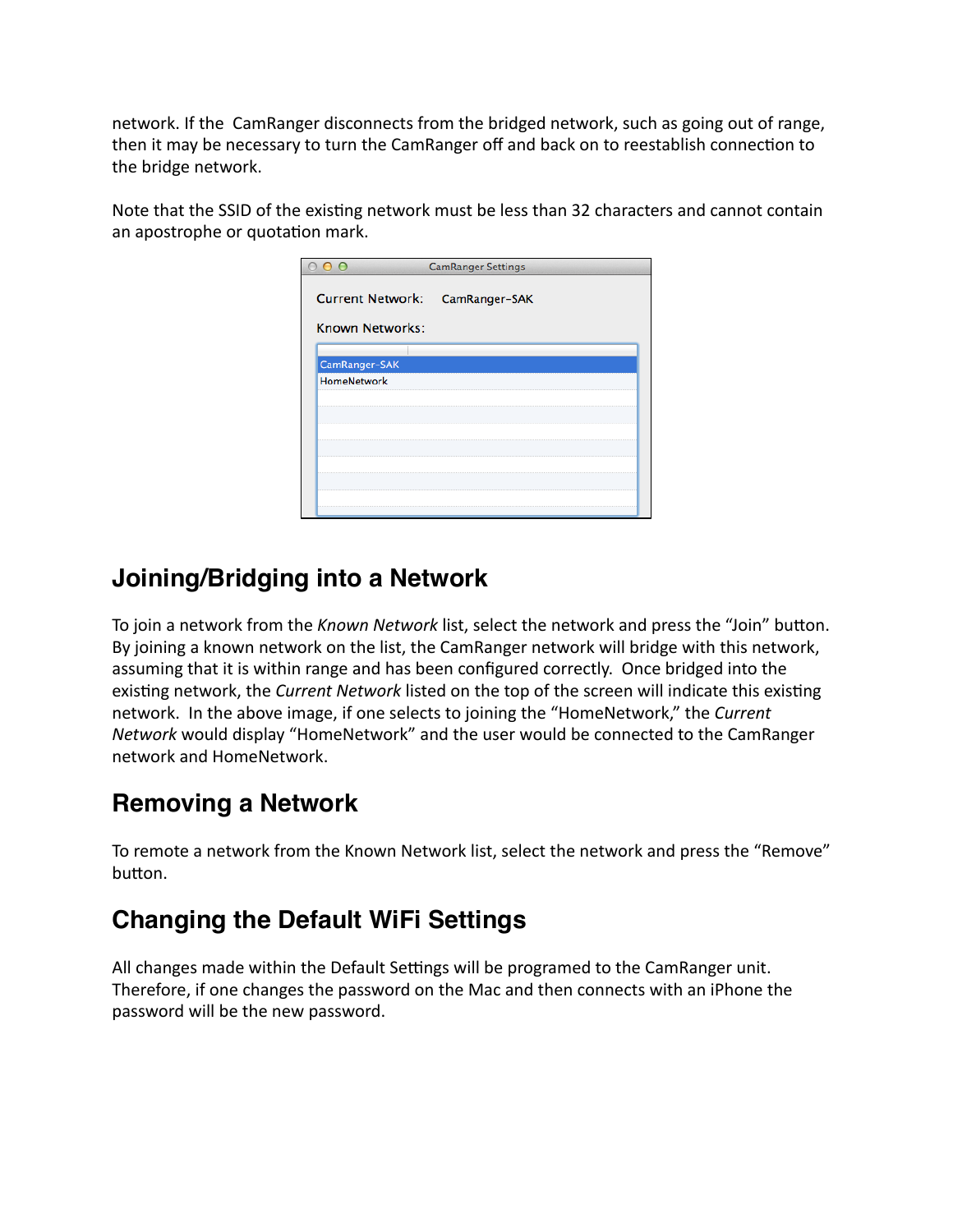| <b>Default Settings</b> |                        |      |  |
|-------------------------|------------------------|------|--|
| WiFi Password:          |                        | Edit |  |
| Channel: 1              | $\overline{\mathbf v}$ |      |  |
| Ø Broadcast SSID        |                        |      |  |
|                         | <b>Set</b>             |      |  |

- WiFi Password: The user has the option to change the WiFi password. After typing in the new password the "Edit" button must be selected before selecting "Set" located on the bottom of the application screen. There is no way to check the existing password for the CamRanger network, however the password can be reset using this application. WiFi passwords must be at least 8 characters long and cannot contain an apostrophe or quotation mark. Note that the serial number is not modified when changing the password, the 8 letter serial number is still required when registering devices.
- **Channel:** Broadcast channels available range from 1 to 11, with 11 being the default. One can select the channel number of interest within the settings. Typically this does not need to be changed, but the option is available.
- Broadcast SSID: If the Broadcast SSID is selected the SSID name will be publicly broadcast. If this option is not selected, the SSID will not be displayed and be a hidden network.

After making changes to the settings, one must press the "Set" button on the bottom of the settings section to establish the changes on the CamRanger unit.

### **Ethernet Settings**

The IP Address should only be changed if the user is familiar with networking protocols. The address listed is the current CamRanger IP Address. With this feature available, the photographer may change the IP address if they want the CamRanger connect over an existing wired network. The valid IP addresses include the following ranges:



10.0.0.0 - 10.255.255.255 172.16.0.0 - 172.31.255.255 192.168.0.0 - 192.168.255.255

**NOTE**: The vast, vast majority of scenarios where the user believes the CamRanger IP address needs to be changed, it does not. The IP address should not be changed to perform bridging. Nearly the only time changing the IP address is needed is when connecting the CamRanger to an existing *physical* network and a static IP is required.